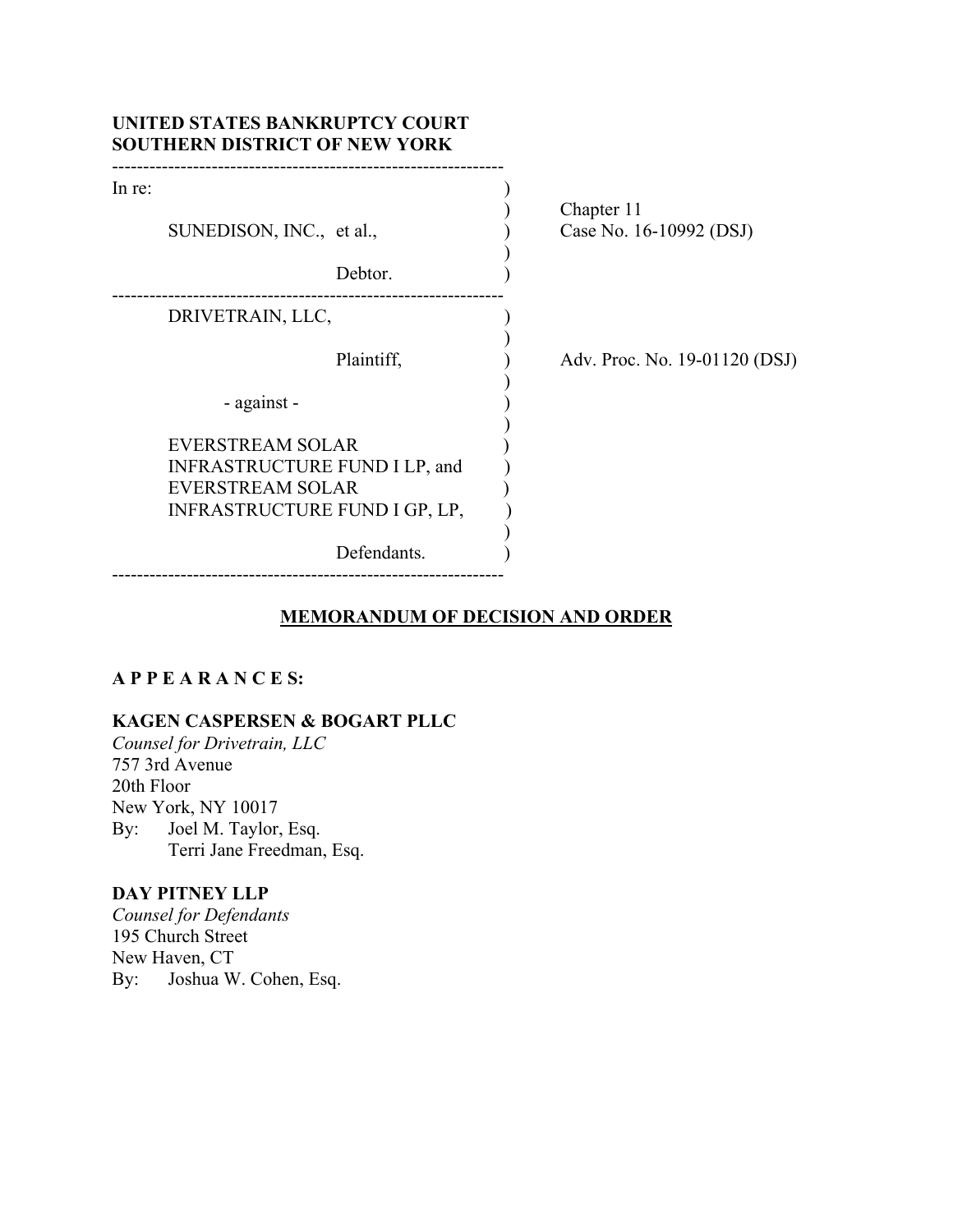#### **DAVID S. JONES UNITED STATES BANKRUPTCY JUDGE**

 Drivetrain, LLC ("**Drivetrain**" or "**Plaintiff**"), in its capacity as Trustee of the SunEdison Litigation Trust, on behalf of debtor, EverStream HoldCo Fund I, LLC (the "**Everstream Debtor**"), has moved for leave to file an amended complaint to add a claim for breach of contract (the "**Motion**") [ECF No. 30]. Drivetrain asserts that the proposed amended complaint (the "**Amended Complaint**," at times referenced as the "**PAC**") states a claim for breach of contract under Delaware law, and that this contract claim relates back to claims asserted in the original complaint and is thus timely. [*See* Motion at 3, 5–6.] Defendants, EverStream Solar Infrastructure Fund I LP (the "**Everstream Partnership**") and EverStream Solar Infrastructure Fund I GP LP (the "**Everstream General Partner**" and, together with the Partnership, the "**Defendants**"), oppose Drivetrain's request. [*See* Defendants' Memorandum of Law in Opposition to Plaintiffs' Motion for Leave to Amend Complaint, ECF No. 31 ("**Opposition**")]. They contend that the proposed amendment is futile given the express language of applicable agreements, and they object that the proposed amendment comes after undue delay and that its allowance would unduly prejudice the Defendants. [*Id.* at 8, 11]. For the following reasons, the Court grants Plaintiff's Motion.

#### **BACKGROUND**

## **A. The Everstream Partnership and the Everstream Debtor's Default on Its Investment in the Everstream Partnership**

The Everstream Partnership is a Delaware limited liability partnership that was formed to invest in and operate renewable energy assets. [PAC ¶ 16; Motion at 1]. The Everstream General Partner served as the general partner of the Everstream Partnership, and the Everstream Debtor invested as a limited partner. [PAC ¶ 16; Motion at 1]. Pursuant to a Subscription Agreement,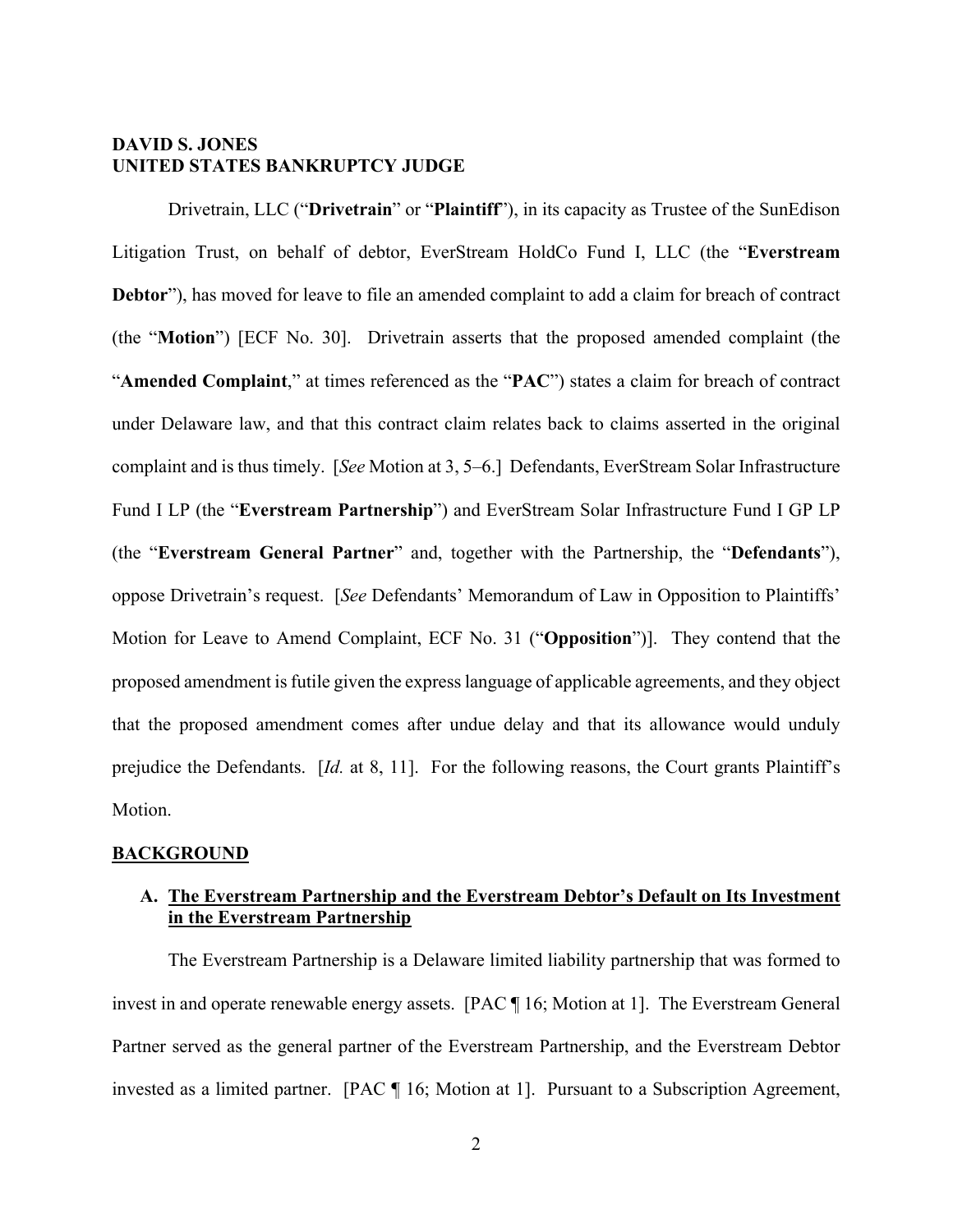dated February 7, 2013 (the "**Subscription Agreement**"), the Everstream Debtor, which was formed for the purpose of investing in the Everstream Partnership, committed to provide up to \$30 million in capital funding to the Everstream Partnership upon a capital call or calls, as provided for in the Limited Partnership Agreement of the EverStream Partnership dated February 7, 2013 (as amended and restated in accordance with its terms, the "**Partnership Agreement**"). [PAC ¶ 18].

The Partnership Agreement provided in relevant part as follows regarding limited partners' obligations to make payments in response to capital calls, and regarding the consequences of a failure to meet those obligations. Each limited partner (including the Everstream Debtor) agreed to fund partnership investments by paying up to the amount of the limited partner's "Capital Commitment," defined as "with respect to any Limited Partner, the aggregate contribution such Limited Partner has agreed to make to the [Everstream] Partnership, whether or not contributed, as may be modified by the express terms of this [Partnership] Agreement." [ECF No. 20-1 ("**Partnership Agreement**") § 1]. These payments were not required immediately upon the effectiveness of the Partnership Agreement but were required to be made in response to "Capital Calls," when such calls were made by the Everstream Partnership. [*See* Partnership Agreement §§ 1, 5.1]. If a limited partner failed to make a required payment in response to a capital call and failed or refused to cure the missed payment following notice, the Everstream General Partner had the authority to designate it as a "Defaulting Partner." [*See id.* § 6.1]. If a Defaulting Partner failed to cure its default by paying its required contribution and any interest accrued because of the delay within ten days after receipt of a "Default Notice," then the Everstream General Partner had the authority to deem that defaulting partner in "Material Default" under the Partnership Agreement. [*See id.*].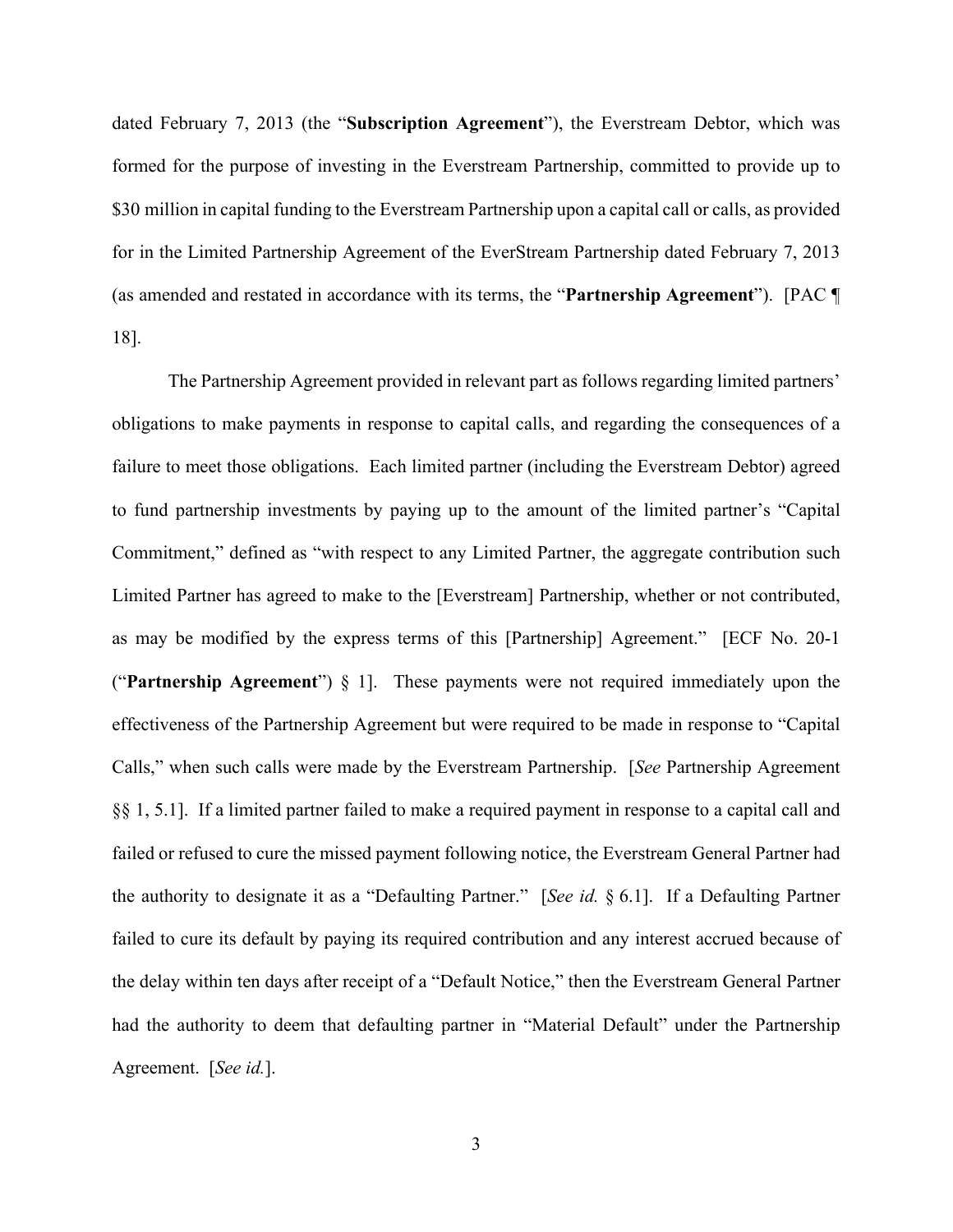Upon such a Material Default, the Everstream General Partner was authorized to pursue various remedies "available to the [Everstream] Partnership under this Agreement or at law or in equity[.]" [*Id.* § 6.2]. Section 6.6 of the Partnership Agreement is particularly relevant, providing in part:

The General Partner may make the changes in the interest of a Defaulting Partner that is in Material Default provided for in . . . Section 6.6.

(a) *The General Partner may reduce or eliminate the Defaulting Partner's Capital Commitment, Capital Contributions and Uncontributed Capital Commitment to zero* or by such proportion as the General Partner may elect in its discretion, and *no Defaulting Partner shall be entitled to any consideration in connection with any such reduction or elimination*. If the Capital Commitment of a Defaulting Partner is reduced, then the Sharing Percentages of the Partners shall be adjusted accordingly with the result that future distributions to the Defaulting Partner pursuant to Section 8.2 will be reduced or eliminated.

(Emphasis added.) To the extent a defaulting partner's "Sharing Percentage is reduced to zero, then the [Everstream] General Partner may cause the Defaulting Partner's interest in the Partnership to be extinguished." [*Id.* § 6.6(c)].

Between March 2013 and May 2014, the EverStream Debtor made capital call payments to the Everstream Partnership totaling \$21,073,368.00, which were directly paid by either SunEdison or debtor NVT LLC ("**NVT**"). [PAC ¶ 20]. In November 2015, the Everstream Partnership issued a capital call notice in the amount of \$212,014.00 (the "**November 2015 Capital Call**") which the Everstream Debtor failed to pay. [*Id.* ¶ 21]. In a letter dated February 23, 2016 (the "**February 2016 Letter**"), the Defendants informed the Everstream Debtor that, as a result of its failure to satisfy the November 2015 Capital Call, it was in "Material Default" under the Partnership Agreement and that, accordingly, the Everstream Debtor's partnership interest had been "extinguished for no consideration pursuant to Section 6.6 of the Partnership Agreement."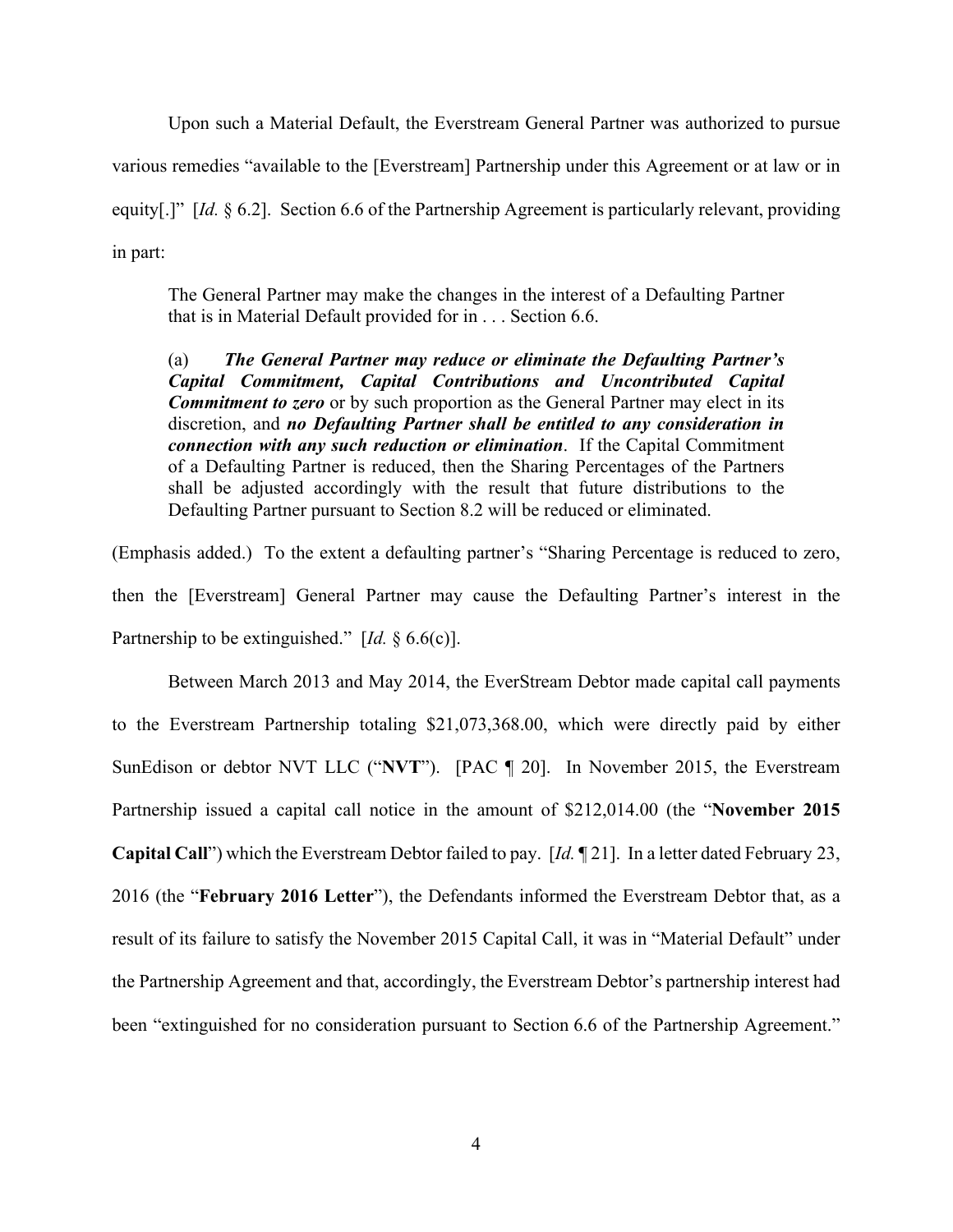[*Id.*  $\P$  22; ECF No. 11 Ex. C]. Plaintiff does not dispute that it was a "Defaulting Partner," nor that its default was "Material," as those terms are used in the Partnership Agreement.

In March 2016, the Defendants informed the Everstream Debtor that its partnership interest could be reinstated, notwithstanding its default, if the Everstream Debtor paid the Everstream Partnership \$3,758,523.26 (the "**March 2016 Capital Call**"), the sum of (1) the November 2015 Capital Call, plus accrued default interest and (2) the pro rata amount that the Everstream Debtor would have needed to fund in response to an additional capital call to all of the Everstream Partnership's limited partners in the total amount of \$8,337,962.00 if the Everstream Debtor's partnership interest had not been terminated. [PAC ¶ 23]. The Defendants stated that the Everstream Debtor's partnership interest would remain "extinguished for no consideration" unless and until the Everstream Partnership received the full amount of the March 2016 Capital Call. [*Id.*  (quoting the March 2016 Capital Call)].

The Everstream Debtor did not make the payment required by the March 2016 Capital Call. The Defendants, in a letter dated April 22, 2016 (the "**April 2016 Letter**"), notified the Everstream Debtor that it would not be reinstated as a limited partner and that its partnership interest, to the extent not extinguished as of February 2016, was being extinguished in exchange for "no consideration." [*Id.* ¶¶ 23–24].

#### **B. Procedural History**

 On April 21, 2016, SunEdison and certain of its affiliates, including NVT, commenced voluntary cases under Chapter 11 of the Bankruptcy Code. [*Id.* ¶ 35]. The Everstream Debtor filed its Chapter 11 case on July 20, 2016. [*See* Bankr. P. No. 16-12058, ECF No. 1].

On April 19, 2019 Plaintiff, on behalf of the Everstream Debtor, filed an adversary proceeding complaint against the Defendants in this Court. [ECF No. 1 (the "**Initial**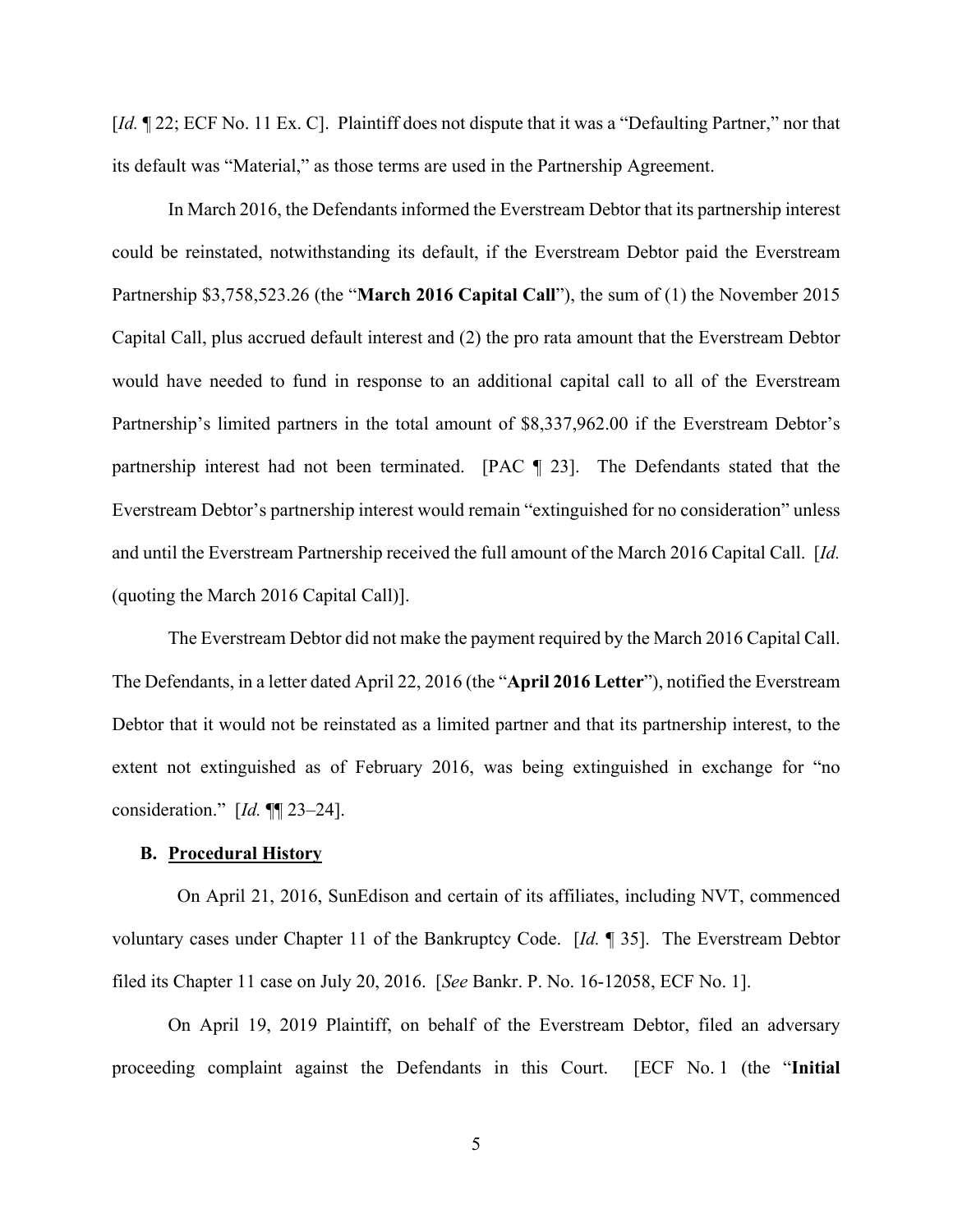**Complaint**")]. Plaintiff's Initial Complaint included two causes of action: a claim for fraudulent transfer pursuant to §§ 548 and 550 of the Bankruptcy Code, and a claim for disallowance of claims pursuant to § 502(d) of the Bankruptcy Code; it did not include a claim for breach of contract. [*Id.*  ¶¶ 35–43]. The Initial Complaint is subject to a motion to dismiss [ECF No. 9] on which, pursuant to a stipulation between the parties dated November 19, 2020 [*see* Motion at 2], briefing has been suspended or delayed pending the Court's ruling on Plaintiff's motion for leave to amend. Plaintiff now moves for leave to amend its Initial Complaint as reflected in the proposed Amended Complaint that is the subject of this motion. The proposed Amended Complaint would add a claim for breach of contract, essentially asserting that the Everstream Partnership breached the Partnership Agreement by deeming the Everstream Debtor's prior capital-call payments in excess of \$21 million to have been forfeited as a consequence of its failure to honor subsequent capital calls. [PAC ¶¶ 37–40].

#### **DISCUSSION**

#### **A. Applicable Standards and Whether Plaintiff's Breach of Contract Claim Is Futile**

Rule 15(a) of the Federal Rules of Civil Procedure, made applicable to this adversary proceeding pursuant to Rule 7015 of the Federal Rules of Bankruptcy Procedure, governs motions for leave to amend pleadings. When the timing and procedural status limitations that are set forth in Rule 15(a)(1) are met, a party may amend its pleading as a matter of course. Fed. R. Civ. P. 15(a)(1). But when a party seeks to amend its pleadings outside of those authorized circumstances, Rule  $15(a)(2)$  requires that the opposing party must consent or the plaintiff must obtain leave of court. The decision to grant or deny a motion to amend rests in "the sound judicial discretion of the trial court." *Adelphia Recovery Trust v. FPL Group, Inc. (In re Adelphia Commc'ns Corp.)*,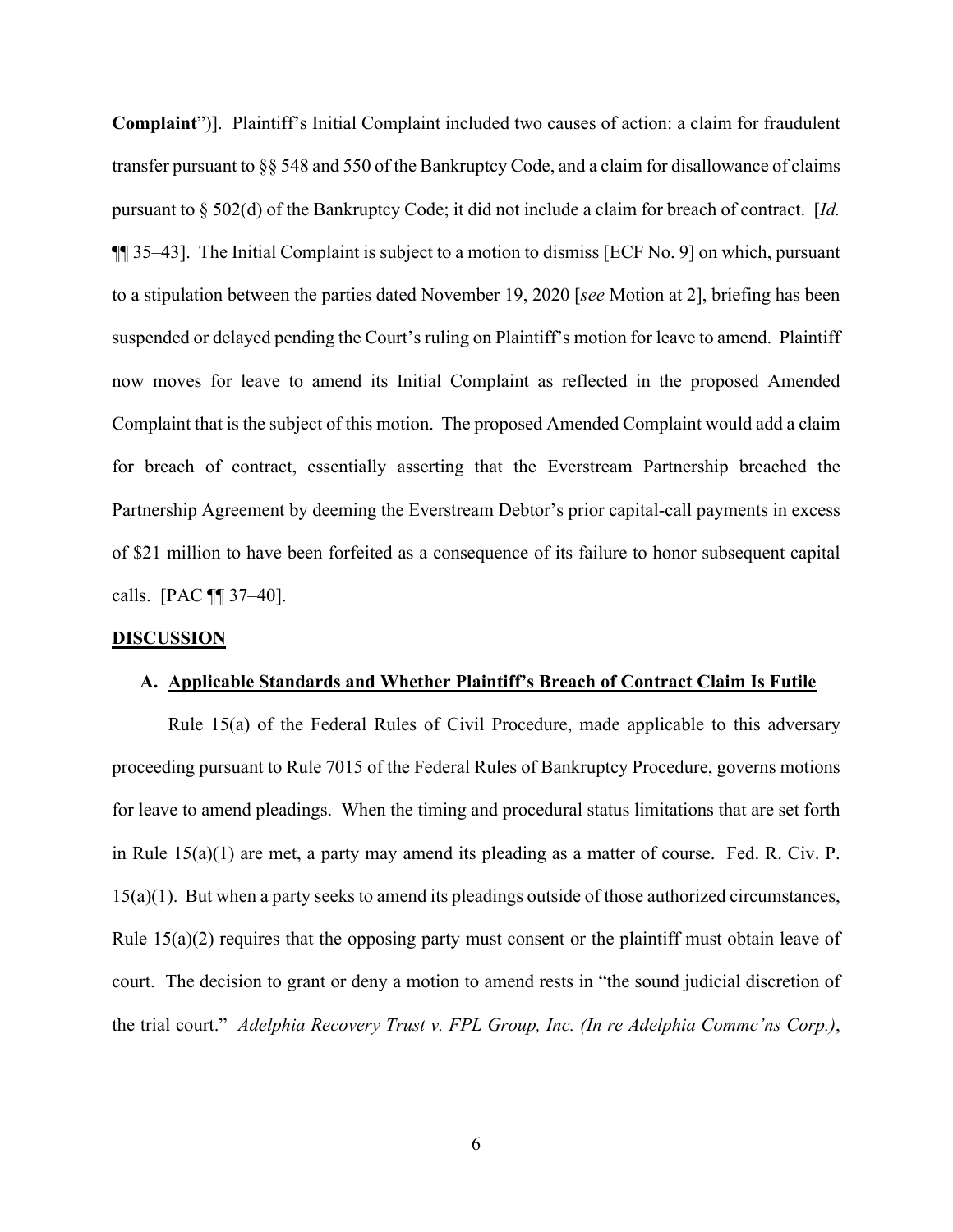452 B.R. 484, 489 (Bankr. S.D.N.Y. 2011) (quoting *Evans v. Syracuse City School District*, 704 F.2d 44, 47 (2d Cir. 1983)).

Generally, a court "should freely give leave when justice so requires," but may deny a motion to amend in instances of undue delay, bad faith, dilatory motive, undue prejudice to the opposing party, or futility. Fed. R. Civ. P. 15(a)(2); *Foman v. Davis*, 371 U.S. 178, 182 (1962). The "presence of any one of these factors can be sufficient to deny a motion to amend a complaint." *In re AMR Corp.*, 506 B.R. 368, 382 (Bankr. S.D.N.Y. 2014). Here, the Defendants assert that the breach of contract claim in the proposed Amended Complaint is futile and that Plaintiff's delay in pleading its breach of contract claim was unwarranted and unduly prejudices the Defendants. [*See*  Opposition at 6–12].

An amendment to a pleading is considered futile "if the proposed claim [cannot] withstand a motion to dismiss" pursuant to Rule 12(b)(6). *Lucente v. Int'l Bus. Machs. Corp.*, 310 F.3d 243, 258 (2d Cir. 2002). To survive a motion to dismiss under Rule 12(b)(6), a complaint must contain "sufficient factual matter, accepted as true, to state a claim to relief that is plausible on its face." *Ashcroft v. Iqbal*, 556 U.S. 662, 678 (2009) (internal quotation marks and citations omitted); *accord Bell Atl. Corp. v. Twombly*, 550 U.S. 544, 570 (2007). Facial plausibility is achieved when the "plaintiff pleads factual content that allows the court to draw the reasonable inference that the defendant is liable for the misconduct alleged," beyond a "sheer possibility that a defendant acted unlawfully." *Iqbal*, 556 U.S. at 677–78; *accord Twombly*, 550 U.S. at 556. The Second Circuit has explained that the court must determine "whether the well-pleaded factual allegations, assumed to be true, plausibly give rise to an entitlement to relief." *Hayden v. Paterson*, 594 F.3d 150, 161 (2d Cir. 2010) (internal quotation marks omitted) (quoting *Iqbal*, 556 U.S. at 679).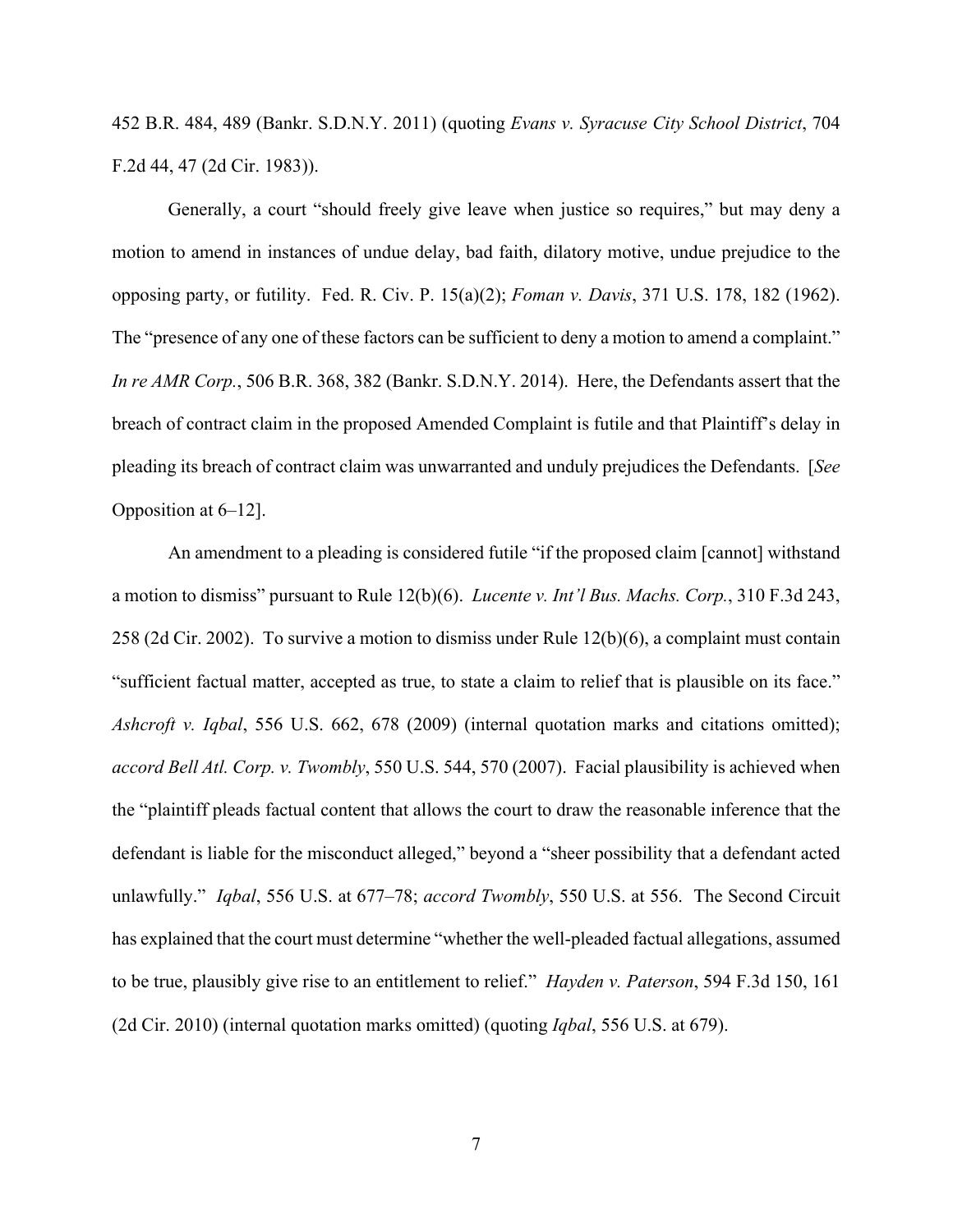In considering such a motion, "courts must consider the complaint in its entirety as well as other sources courts ordinarily examine when ruling on Rule 12(b)(6) motions to dismiss, in particular, documents incorporated into the complaint by reference, and matters of which a court may take judicial notice." *Sec. Inv. Prot. Corp. v. Bernard L. Madoff Inv. Sec. LLC (In re Bernard L. Madoff Inv. Sec. LLC)*, 2020 WL 401822, at \*4 (Bankr. S.D.N.Y. Jan. 23, 2020) ("*Madoff I*") (quoting *Tellabs, Inc. v. Makor Issues & Rts., Ltd.*, 551 U.S. 308, 322 (2007)). Such sources include "documents that the plaintiff relied on in bringing suit and that are either in the plaintiff's possession or that the plaintiff knew of when bringing suit." *Madoff I*, 2020 WL 401822 at \*4 (citations omitted). When a complaint cites excerpts of a document, a court may consider other parts of the same document submitted for purposes of a motion to dismiss. *Id.*; *see also Picard v. Magnify Inc. (In re Bernard L. Madoff Inv. Sec. LLC)*, 583 B.R. 829, 840 (Bankr. S.D.N.Y. 2018) (noting that a complaint is "deemed to include any written instrument attached to it as an exhibit, documents incorporated in it by reference and other documents 'integral' to the complaint") (citations omitted).

Here, the proposed Amended Complaint relies on and/or quotes from the Subscription Agreement, the Partnership Agreement and the February 2016 and April 2016 Letters. [PAC ¶¶ 37–38]. Further, Drivetrain's Reply Memorandum references various provisions of the Partnership Agreement not cited in the Amended Complaint to support its contention that Section 6.6(a) should be construed to avoid forfeiture of the Everstream Debtor's partnership interests; this further supports the permissibility of considering the Partnership Agreement as a whole in resolving the motion to amend. [ECF No. 34 ("**Reply**") at 7–8]. Accordingly, the Court concludes that such sources may be considered in evaluating the merits of the Motion.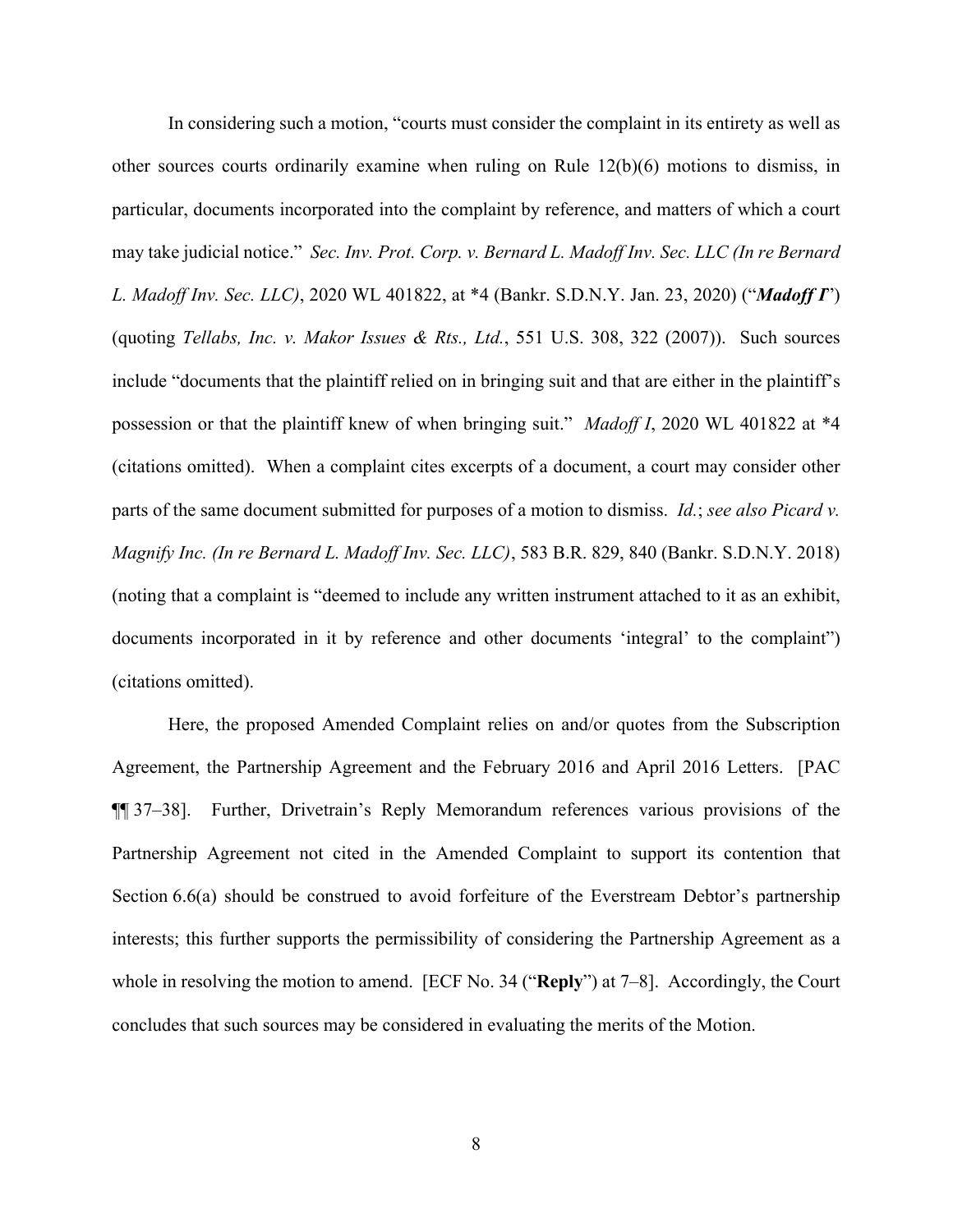"In reviewing a motion to dismiss a breach of contract claim pursuant to Rule  $12(b)(6)$ , the Court may interpret a contract properly before it, but it must resolve all ambiguities in the contract in the plaintiff's favor." *Oppenheimer & Co. v. Trans Energy, Inc.*, 946 F. Supp. 2d 343, 347 (S.D.N.Y. 2013). Yet a court is "not constrained to accept the allegations of the complaint in respect of the construction of the [a]greement." *Id.* at 347 (internal citations omitted). Rather, "[a] written contract must be interpreted according to the parties' intent, which is 'derived from the plain meaning of the language employed in the agreements.'" *Id.* at 348 (quoting *In re Lehman Bros. Inc.*, 478 B.R. 570, 586–87 (S.D.N.Y. 2012) (internal quotation marks omitted)). In a dispute over the meaning of a contract, the threshold question is whether the contract terms are ambiguous, which is a question of law for the court to decide on a claim-by-claim basis. *Id.* at 348 (internal citations omitted).

The parties' rights and obligations under the Partnership Agreement are governed by Delaware law. [Partnership Agreement § 19.5]. Under Delaware law, courts "give priority to the intention of the parties." *In re Live Primary, LLC*, 626 B.R. 171, 191 (Bankr. S.D.N.Y. 2021) (citations omitted). In discerning the parties' intent, courts look first to the contract's express language. *Id.*  (citations omitted). For partnership agreements, it is the "policy of [Delaware statute] to give maximum effect to the principle of freedom of contract and to the enforceability of partnership agreements." 6 Del. C. § 17-1101(c).

It is also the policy of Delaware law that "[f]orfeitures are not favored" and contracts will be construed, where possible, to avoid a forfeiture. *See, e.g.*, *Garrett v. Brown*, No. CIV.A. 8423, 1986 WL 6708, at \*8 (Del. Ch. June 13, 1986), *aff'd*, 511 A.2d 1044 (Del. 1986); *Martin v. Hopkins*, No. CIV.A. 05C-04-027, 2006 WL 1915555, at \*6 (Del. Super. Ct. June 27, 2006)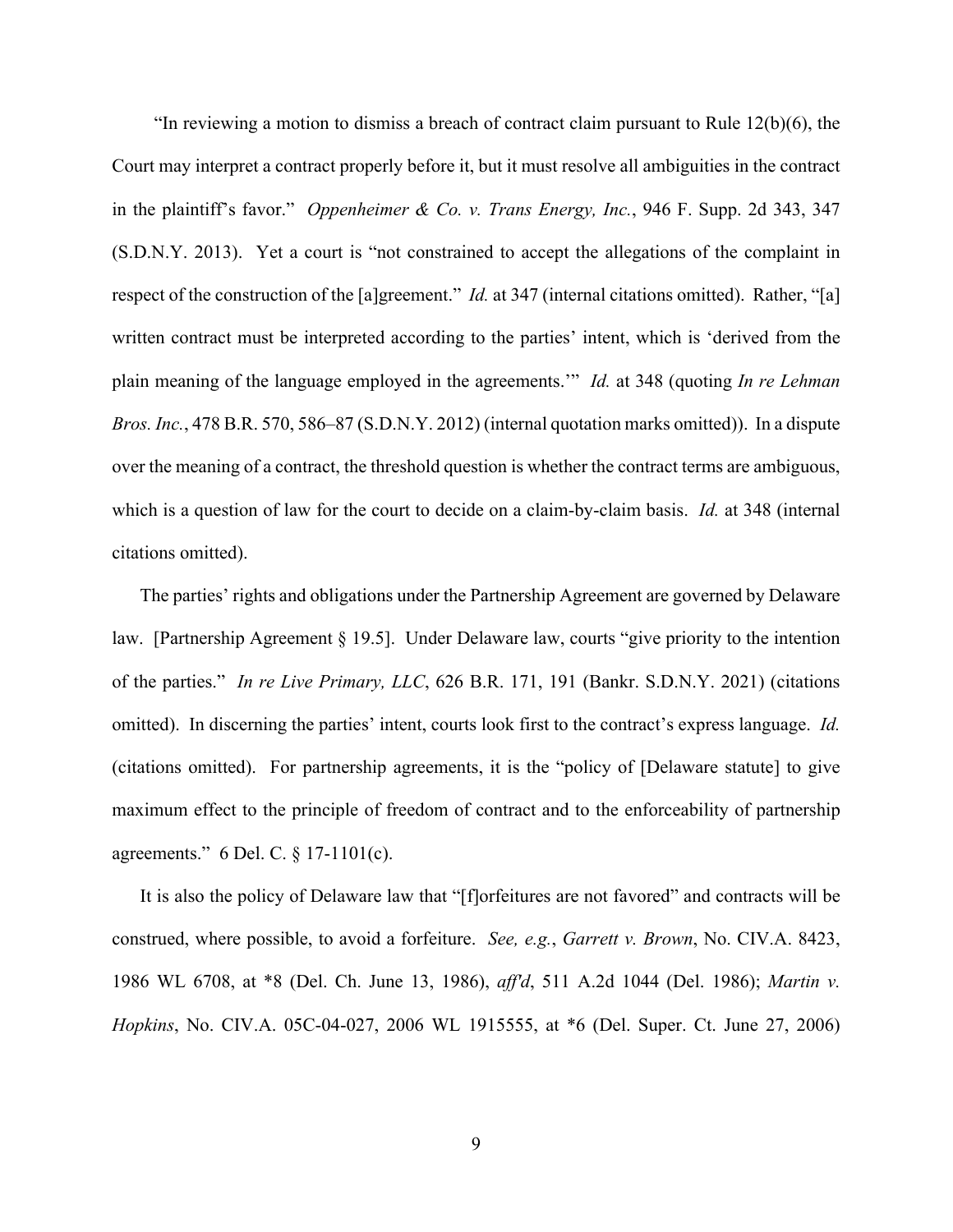("Generally, the law does not favor a forfeiture"). Accordingly, for a contract provision to effect a forfeiture, it must be unambiguous. *See Martin v. Hopkins*, 2006 WL 1915555, at \*6.

While "[c]lear and unambiguous language" must be given "its ordinary and usual meaning," *In re Live Primary*, 626 B.R. at 192, ambiguity exists when a contract "is fairly or reasonably susceptible to more than one meaning.'" *See id.* (quoting *HIFN, Inc. v. Intel Corp.*, 2007 WL 2801393, at \*9 (Del. Ch. May 2, 2007)). In the Rule 12(b)(6) motion to dismiss context, when a contract's language is ambiguous, "its construction presents a question of fact" precluding dismissal. *Oppenheimer & Co.*, 946 F. Supp. 2d at 349 (internal quotation marks and citations omitted); *accord, e.g.*, *Bayerische Landesbank, N. Y. Branch v. Aladdin Cap. Mgmt. LLC*, 692 F.3d 42, 55 (2d Cir. 2012) (explaining that "if a contract is ambiguous as applied to a particular set of facts, a court has insufficient data to dismiss a complaint for failure to state [a] claim" (internal quotation marks and citations omitted)).

"Under Delaware law, the elements of a breach of contract claim are: 1) a contractual obligation; 2) a breach of that obligation by the defendant; and 3) a resulting damage to the plaintiffs." *In re Anthem-Cigna Merger Litig.*, No. CV 2017-0114-JTL, 2020 WL 5106556, at \*90 (Del. Ch. Aug. 31, 2020) (citing *WaveDivision Hldgs. v. Millenium Digital Media*, 2010 WL 3706624, \*13 (Del. Ch. Sept. 17, 2020)). Drivetrain contends these elements are satisfied as follows: first, under Delaware law a partner expelled pursuant to a partnership agreement, as the Everstream Debtor was, ordinarily is entitled to receive the "fair value" of his partnership interest and is a "contract claimant holding fixed rights." *Hillman v. Hillman*, 910 A.2d 262, 272 (Del. Ch. 2006). [*See* Motion at 3–4; PAC at ¶ 37]. In other words, Drivetrain contends, Delaware law provides a default rule that, unless the parties agree otherwise, a partnership must pay an expelled limited partner the fair value of its partnership interest; that default rule is incorporated into the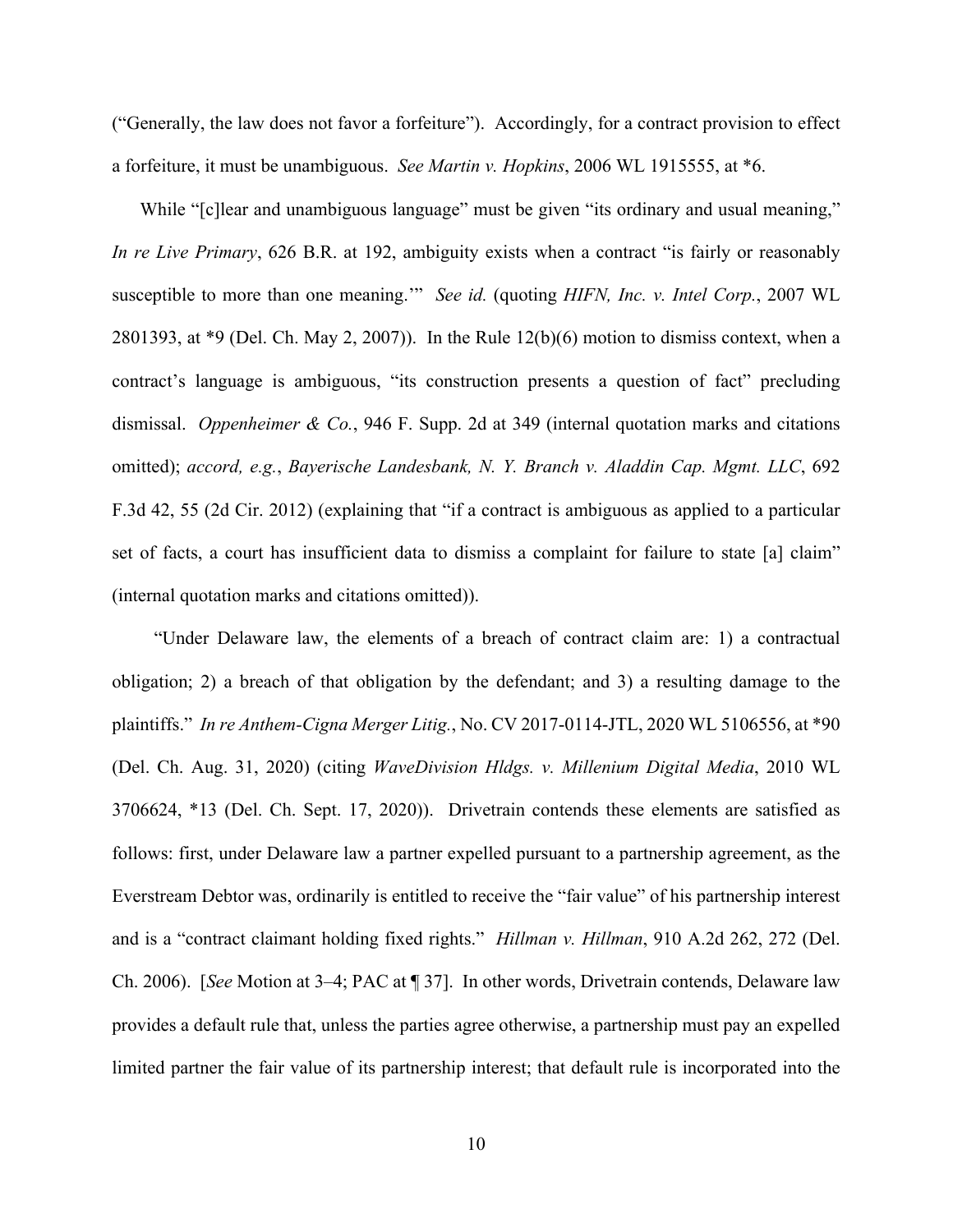Partnership Agreement unless explicitly excluded; and here it was not so excluded. [*See* Motion at 3–5; PAC ¶¶ 37–38].

Second, Drivetrain further contends, the Defendants breached that obligation by not paying the Everstream Debtor the fair value of its partnership interest in connection with the debtor's expulsion from the partnership. [Motion at 5; PAC ¶ 39]. Thus, third, the Everstream Debtor contends that it was damaged in an amount equal to the value of its partnership interest as of the date it was removed from the Everstream Partnership. [Motion at 5; PAC ¶ 40].

Under Delaware law, a partner expelled from the partnership pursuant to the partnership agreement is entitled to receive "fair value for [its] partnership interest" unless the partnership agreement provides otherwise. *See Hillman*, 910 A.2d at 277. Thus, here the controlling issue is whether the Partnership Agreement unambiguously states that a partner may be expelled without receiving fair value for its partnership interest.

Article 6 of the Partnership Agreement sets forth the standards and procedures applicable to "Defaulting Partners," such as the Everstream Debtor. Section 6.2, "Remedies," grants the Everstream General Partner "any and all remedies available to the [Everstream] Partnership under th[e Partnership] Agreement or at law or in equity with respect to any default by a Defaulting Partner." For example, under Section 6.3, if a "Defaulting Partner" is in "Material Default" under the Partnership Agreement, the other limited partners or the Everstream Partnership may purchase the interest of the defaulting partner.

The parties focus their arguments on Section 6.6 of the Partnership Agreement, which (as noted above) provides, in relevant part:

The General Partner may make the changes in the interest of a Defaulting Partner that is in Material Default provided for in . . . Section 6.6.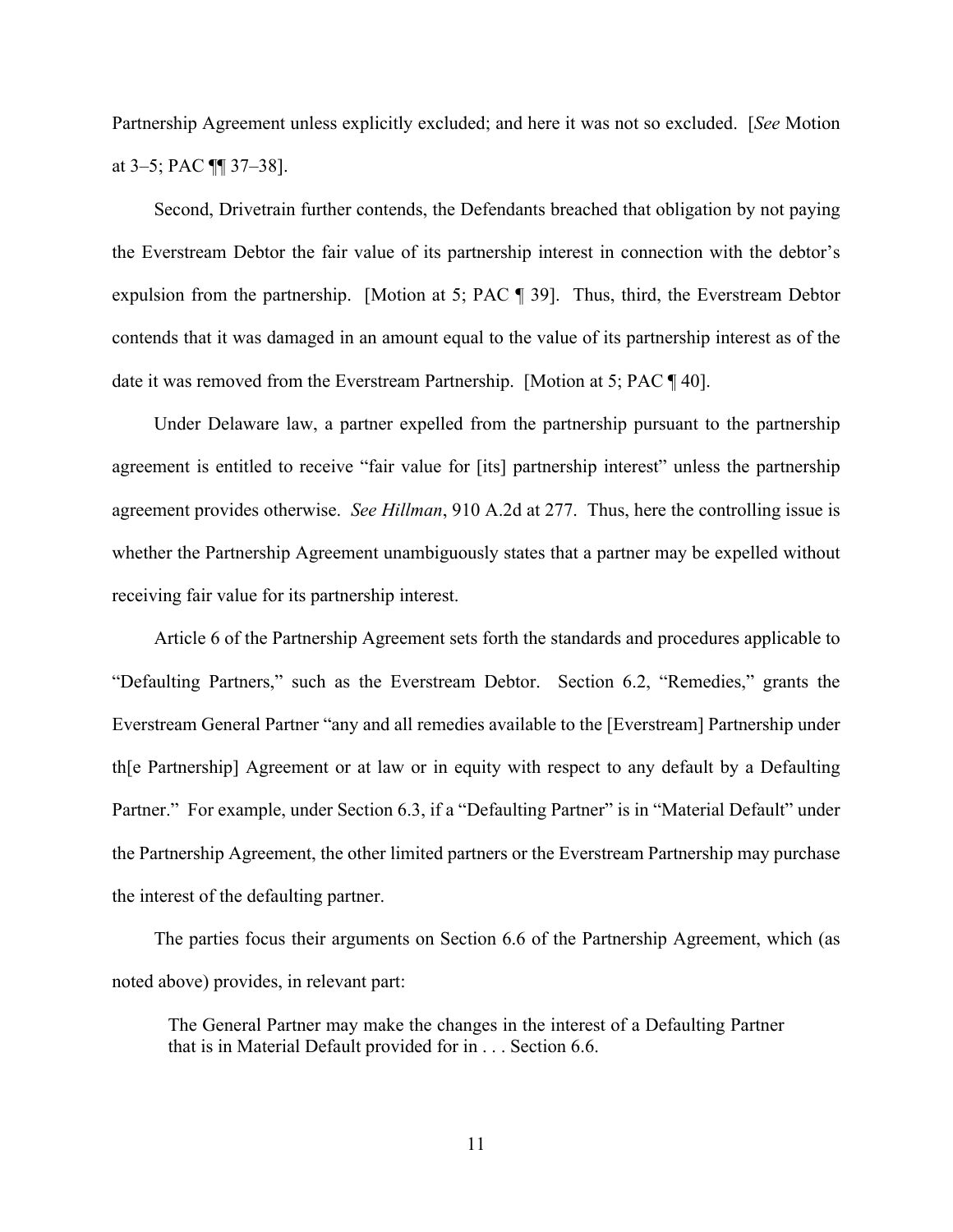(a) *The General Partner may reduce or eliminate the Defaulting Partner's Capital Commitment, Capital Contributions and Uncontributed Capital Commitment to zero* or by such proportion as the General Partner may elect in its discretion, and *no Defaulting Partner shall be entitled to any consideration in connection with any such reduction or elimination*. If the Capital Commitment of a Defaulting Partner is reduced, then the Sharing Percentages of the Partners shall be adjusted accordingly with the result that future distributions to the Defaulting Partner pursuant to Section 8.2 will be reduced or eliminated.

[Partnership Agreement § 6.6(a) (emphasis added)]. Moreover, if a defaulting partner's "Sharing Percentage is reduced to zero, then the [Everstream] General Partner may cause the Defaulting Partner's interest in the Partnership to be extinguished." [*Id.* § 6.6(c)].

 Drivetrain concedes that the Defendants expelled the EverStream Debtor from the Everstream Partnership in accordance with the terms of the Partnership Agreement,<sup>1</sup> and acknowledges that, a result of the Everstream Debtor's default, the Everstream General Partner caused the Everstream Debtor's entire interest in the partnership to be extinguished for no consideration in accordance with Section 6.6(a) of the Partnership Agreement. [PAC ¶¶ 22–23; Reply at 1–2]. Drivetrain argues, however, that the "consideration" to which Partnership Agreement Section  $6.6<sup>2</sup>$  states Drivetrain is not entitled does not encompass the "fair-value payment" that Drivetrain contends Delaware law requires absent a contrary agreement. [Reply at 1, 3–9]. Put another way, Drivetrain argues that the provision that "no Defaulting Partner shall be entitled to any consideration in connection with any such reduction or elimination," [Partnership Agreement § 6.6], does not extinguish the fair-value repayment requirement (or negate the policy disfavoring forfeitures) that Delaware law imposes absent agreement of the parties.

Plaintiff contends that the Court should apply the definition of "consideration" contained in Black's Law Dictionary—namely, "[s]omething (such as an act, a forbearance, or a return

<sup>&</sup>lt;sup>1</sup> PAC ¶ 38; see also PAC ¶ 25 (noting that the Defendants "extinguish[ed] the Ever[s]tream Debtor's Partnership Interest pursuant to the Partnership Agreement").

<sup>2</sup> As Plaintiff notes, the Partnership Agreement uses, but does not define, the word "consideration." [*See* Reply at 4].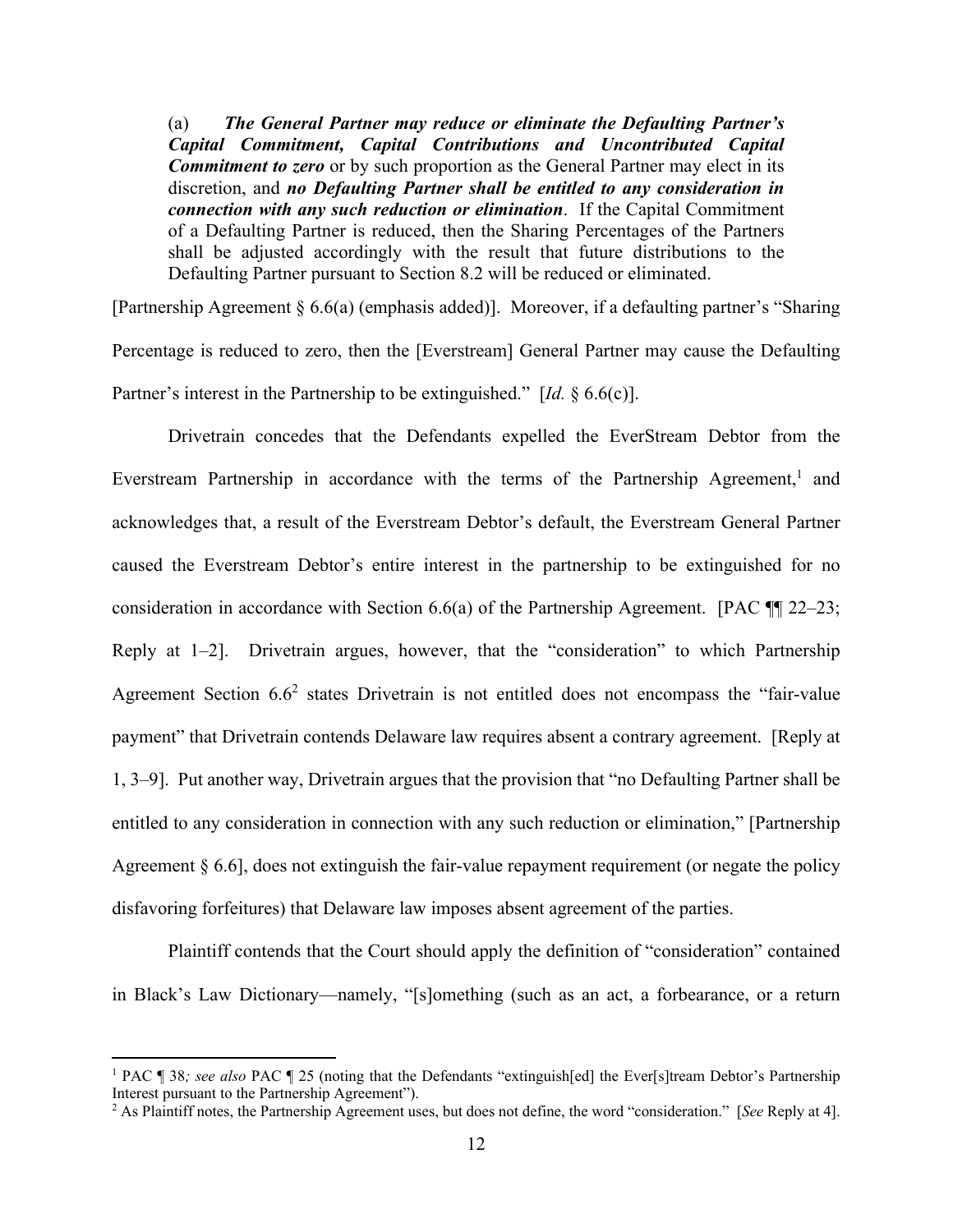promise) bargained for and received by a promisor from a promisee[.]" [Reply at 4 (citing BLACK'S LAW DICTIONARY (8th ed. 2004)].<sup>3</sup> Plaintiff observes that Delaware courts routinely "look to dictionaries for assistance in determining a plain meaning of terms which are not defined in a contract." [*Id.* at 4 (quoting *Clean Harbors, Inc. v. Union Pac. Corp.,* 2017 WL 5606953 at \*8 (Del. Super. Nov. 15, 2017))]. And, indeed, Delaware courts look to Black's Law Dictionary for the meaning of terms employed but not defined in a contract,<sup>4</sup> though Black's Law Dictionary is not the only dictionary or other secondary source so used.<sup>5</sup>

 Further, as Plaintiff emphasizes, the Black's Law Dictionary definition of "consideration" excludes the performance, or promise to perform, of a pre-existing legal duty, because the performance of such a duty cannot represent a transfer of something of new or additional value. [Reply at 4–5 (citing, among many other sources, *Pieroski v. Town of Elsmere*, 1984 Del. Supr. LEXIS 709 at 11 (Supr. Del. March 26, 1984))]. As noted above, Plaintiff argues that Delaware law imposes an independent entitlement of defaulting partners who have not agreed otherwise to receive a "fair-value payment" for their partnership interests—and that this entitlement constitutes a pre-existing legal duty on the part of the partnership, such that such a payment by the partnership would not constitute "consideration" and therefore is not excused by the Partnership Agreement. In other words, under Plaintiff's interpretation of the Partnership Agreement, although the

<sup>&</sup>lt;sup>3</sup> Although Plaintiff cites an older version of Black's Law Dictionary, the applicable language of the definition is identical in the current version. *See* BLACK'S LAW DICTIONARY (11th ed. 2019). 4 *See, e.g.*, *In re Energy Transfer Equity, L.P. Unitholder Litig.*, 2018 Del. Ch. LEXIS 156, at \*43 (May 17, 2018)

<sup>(</sup>definition of "partnership payment"); *Horton v. Organogenesis Inc.*, 2019 Del. Ch. LEXIS 273, at \*10 (July 22, 2019) (definition of "incur"); *Zayo Grp., LLC v. Latisys Holdings, LLC*, 2018 Del. Ch. LEXIS 540, at \*24 (Nov. 26, 2018) (definitions of "cancel" and "terminate"); *Julius v. Accurus Aero. Corp.*, 2019 Del. Ch. LEXIS 1343, at \*24 (Oct. 31, 2019) (definition of "issue").

<sup>5</sup> *See Lorillard Tobacco Co. v. American Legacy Found.*, 903 A.2d 728, 740 (Del. 2006) (stating that when a "term's definition is not altered . . . it should be construed in accordance with its ordinary dictionary meaning"); *see also, e.g., Northwestern Nat'l Ins. Co. v. Esmark, Inc.,* 672 A.2d 41, 44 (Del. 1996) (applying a definition from the American Heritage Dictionary); *The Cove on Herring Creek Homeowners' Ass'n v. Riggs,* No. Civ.A 02024–S, 2005 WL 1252399 at \*1 n.10 (Del. Ch. May 19, 2005) (applying a definition from Webster's Third New International Dictionary); *Hibbert v. Hollywood Park, Inc.,* 457 A.2d 339, 343 n.3 (Del. 1983) (applying a definition from Webster's New International Dictionary and referencing the definition in the American Heritage Dictionary).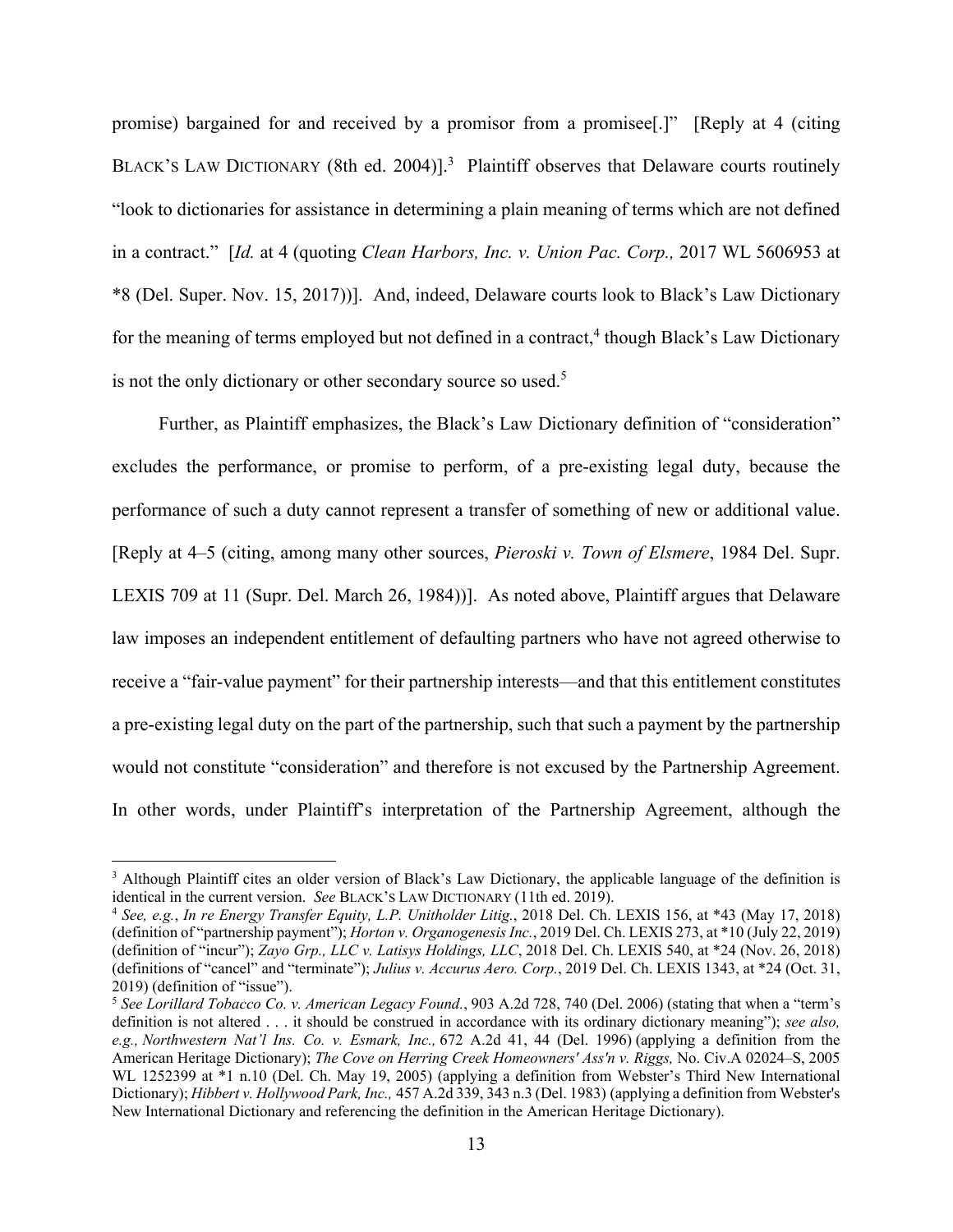Defendants are entitled to expel the Everstream Debtor without paying "any consideration," the Everstream Debtor is nevertheless entitled to receive a fair-value payment which, as a pre-existing legal duty, is not "consideration."

This interpretation of the Partnership Agreement, including its use of "consideration" in Section 6.6(a), is not the only possible one. In looking to the Partnership Agreement to discern the parties' intent, the Court could, as the Defendants urge and as other courts have done,<sup>6</sup> interpret "consideration" beyond its narrower, technical legal definition to more generally include additional types of payments; indeed, the Defendants' central contention is that this is the only permissible or plausible reading of the agreement. [*See, e.g.*, Opposition at 8–10; ECF No. 39, Transcript of April 1, 2021 Hearing ("**Hearing Transcript**") at 43:15–25]. Non-specialized dictionaries include definitions that are at least arguably broader. *See, e.g.*, *Consideration*, AMERICAN HERITAGE DICTIONARY 402 (3d ed. 1992) (among other definitions, "[p]ayment given in exchange for a service rendered; recompense"). And the Defendants may have an argument that the Partnership Agreement makes several references to "consideration" which, taken as a whole, could suggest that Section 6.6(a)'s reference broadly includes any type of payment.<sup>7</sup> If this second reading were to prevail, then Plaintiff would be entitled to nothing.

As noted, however, where material contractual language is ambiguous, a "question of fact" is presented that precludes dismissal under the Rule 12(b)(6) standard. *See Oppenheimer & Co.*, 946 F. Supp. 2d at 349; *see also Bayerische Landesbank*, 692 F.3d at 55. Thus, under the Rule 12(b)(6) or Rule 15 standard, the Court must decide merely whether the Partnership

<sup>6</sup> *See Attestor Cap. LLP v. Lehman Bros. Holdings Inc.*, 2019 U.S. Dist. LEXIS 139185 (S.D.N.Y. Aug 16, 2016). 7

 $^7$  For example, Section 6.9 of the Partnership Agreement provides that, at the election of the General Partner, defaulting limited partners shall "sell, assign, transfer and convey to the transferees designated by the General Partner all or any portion of its interest in the Partnership in exchange for the *consideration specified in Section 6.3*." [Section 6.9 of the Partnership Agreement (emphasis added); *see also* Section 6.3 (specifying the price to be paid for the purchase of interest of a defaulting partner).]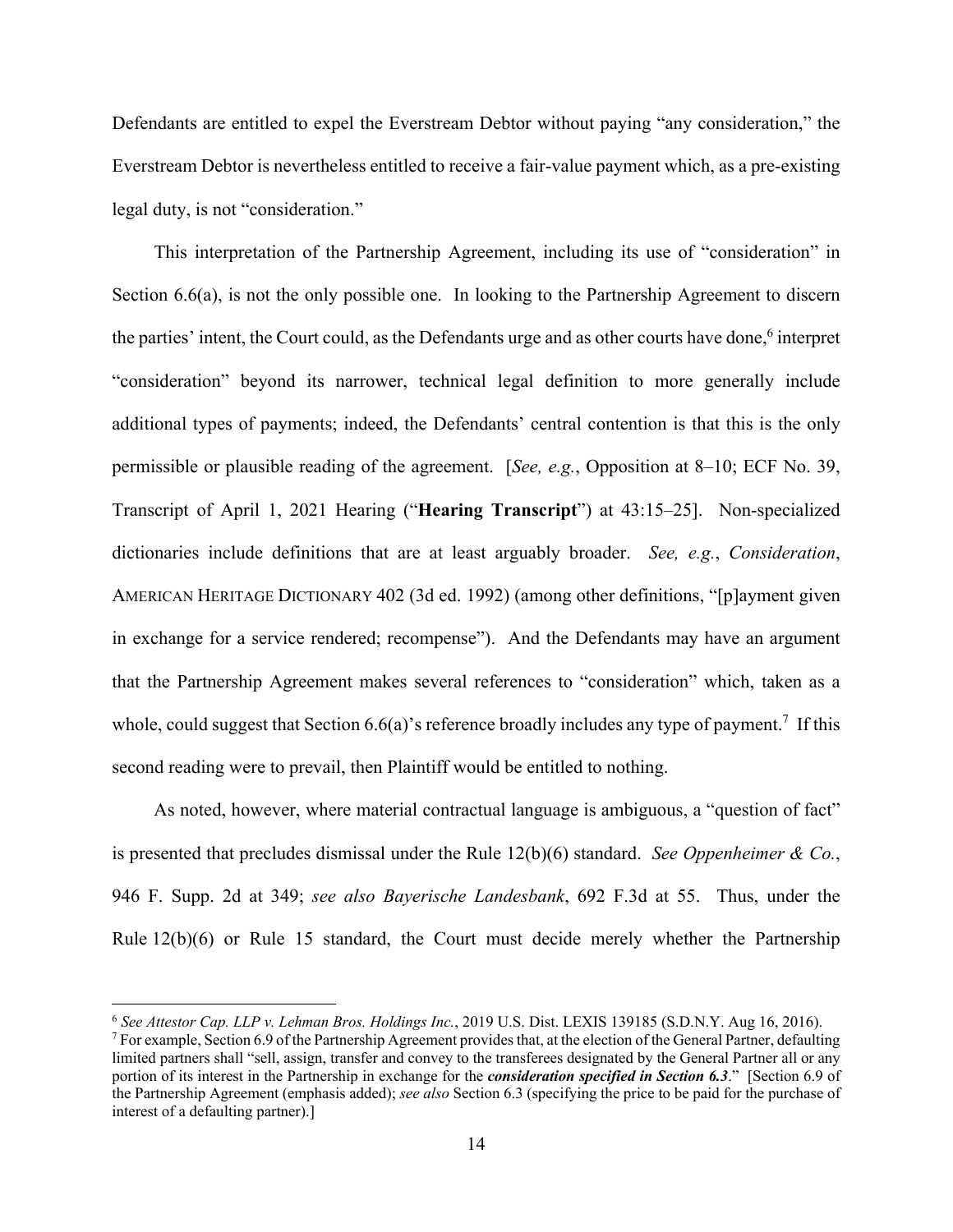Agreement is fairly or reasonably susceptible to more than one interpretation—*i.e.*, whether ambiguity exists. *See In re Live Primary*, 626 B.R. at 192 (quoting *HIFN*, 2007 WL 2801393 at \*9). In making this decision, the Court bears in mind the Delaware-law policy that "forfeitures are not favored." *See, e.g.*, *Martin v. Hopkins, supra*. If the Partnership Agreement is ambiguous the Court, resolving any ambiguity in Plaintiff's favor as it is required to do, cannot deny leave to amend on grounds of futility. *See Oppenheimer & Co.*, 946 F. Supp. 2d at 347.

The Court concludes that the meaning of Section  $6.6(a)$  is sufficiently ambiguous to preclude dismissal, such that granting leave to amend would not be futile as a matter of law. First, the first clause of the first sentence of Section 6.6(a) of the Partnership Agreement authorizes the general partner to "reduce or eliminate the Defaulting Partner's Capital Commitment, Capital Contributions, and Uncontributed Capital Commitment to zero or" by a lesser proportion, and the parties agree that the payments by the Everstream Debtor of more than \$21 million were "Capital Contributions" as defined in the Partnership Agreement.<sup>8</sup> But the contract's language leaves uncertain what it means to reduce to zero payments that undisputedly have been made. The Defendants argue that such a reduction, along with the elimination of other interests, must signify the full elimination of all of the Everstream Debtor's rights and interest in the Everstream Partnership. But Plaintiff responds that, given the background norm as a matter of Delaware law that partners are entitled to payment of the fair value of their partnership interest, and given the conceptual incongruity of somehow "reduc[ing]" a prior payment that undisputedly occurred to "zero," the only viable reading of this passage is that any such reduction must be accomplished by the general partner repaying the limited partner (that is, the Everstream Debtor) the amount of their

<sup>&</sup>lt;sup>8</sup> The Partnership Agreement defines "Capital Contribution" to mean, "as to each Partner, the amount of cash actually contributed to the Partnership by such Partner pursuant to any Capital Call, subject to Sections 4.6, 5.4, 5.8 and 6.1." [Partnership Agreement § 1].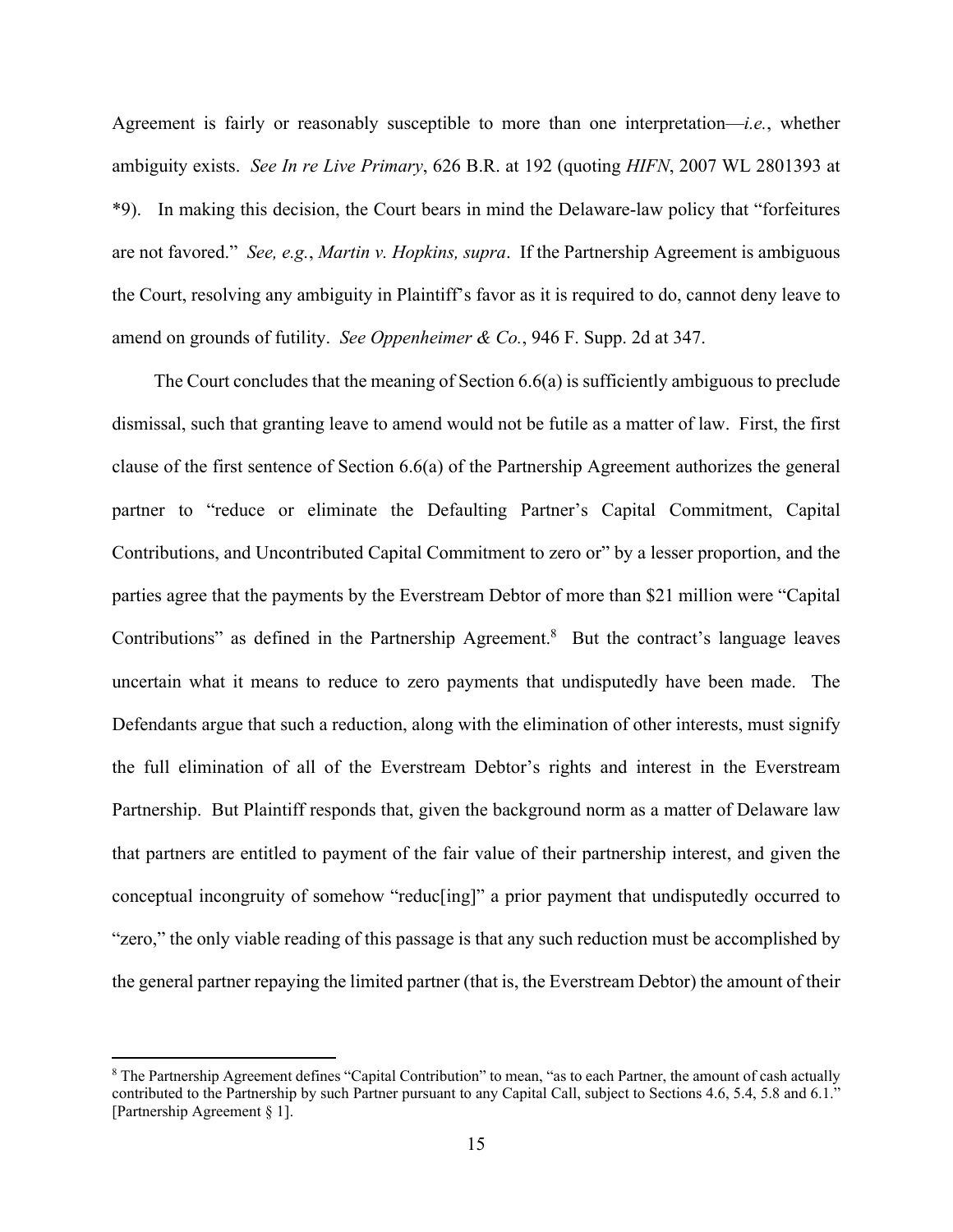prior capital contributions (net of possible penalties or other awards to the Defendants) so that the limited partner's net contributions are brought to zero. [Hearing Transcript at 13–15]. These two competing interpretations are plausible enough that ambiguity is present. Particularly given the availability of other ways to more clearly state the meaning the Defendants advance (such as, "in the event of a Material Default the limited partner's interest shall be forfeited with no compensation or return of any capital contributions that the limited partner made before the default occurred"), the words employed do not unambiguously compel the outcome the Defendants urge. The Defendants' contentions to the contrary are further undermined by their inability to cite any case in which a defaulting limited partner's interest was eliminated based on contractual language like that at issue here. [*Id.* at 39].

Second, the meaning of "consideration" in the second clause of the first sentence of Section 6.6(a) is likewise capable of multiple meanings, as the parties' arguments reveal. As noted, Plaintiff argues that the legal definition of consideration as payment made in exchange for new value applies, and that, applying this definition, the Partnership Agreement's provision that no consideration is due upon default does not eliminate the obligation to pay fair value for the defaulting partner's partnership interest because that obligation was a pre-existing duty under Delaware law. The Defendants, by contrast, urge a more general definition of "consideration" as meaning a payment of any kind at all. But even the Defendants, in the course of advancing their preferred "broader definition of the word 'consideration,'" contrasted it to the definition advanced by Plaintiff and acknowledged that the Defendants' preferred definition yields "a very different reading of this provision." [*Id.* at 32]. While the Defendants argue that their reading "is much more consistent with the purpose of the provision," [*id.*], their acknowledgment of another possible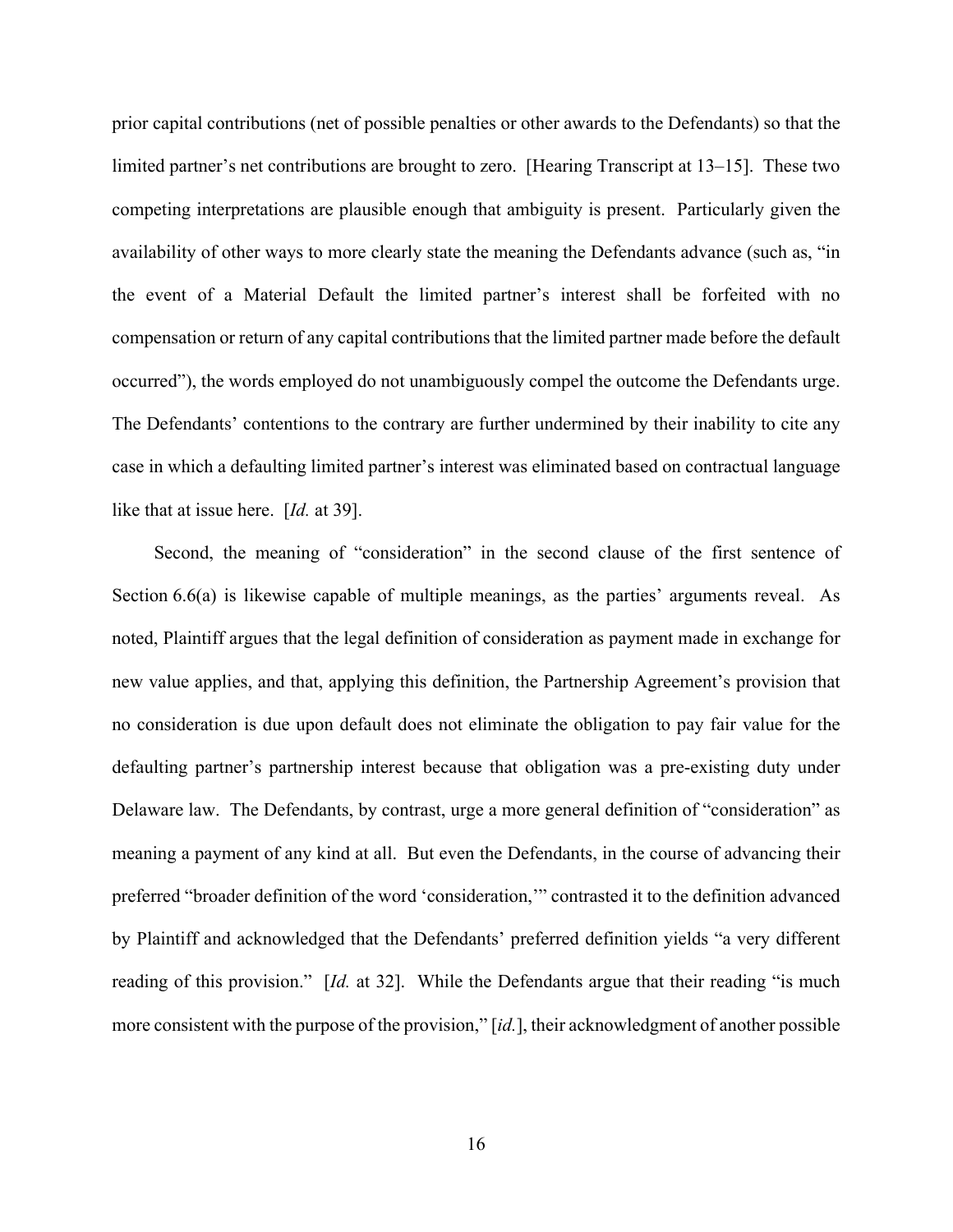reading, which the Court finds plausible, reinforces the Court's conclusion that ambiguity is present.

Recognizing the legal sufficiency at the pleading stage of Plaintiff's position does not, of course, preclude further litigation regarding the contract's proper interpretation or of Plaintiff's assertion that the Everstream Debtor necessarily is entitled to a full fair-value payment equal to the value of its partnership interest. [*See* PAC ¶¶ 40, 49(a)]. At argument on the Motion, the Defendants persuasively identified strong policy reasons that a partnership agreement should not be read to allow a partner to default without any penalty. [*See* Hearing Transcript at 35–37]. And, indeed, the Partnership Agreement explicitly provides for other remedies short of complete forfeiture of an investor's full interest in cases of default, including payment under Section 6.7 and other partners' possible *purchase* of the partnership interest under Section 6.3. The availability of these less draconian remedies is not affected by today's ruling.

## **B. Whether Drivetrain Unduly Delayed Seeking Leave to Amend, Prejudicing the Defendants**

The Court's conclusion that amendment would not be futile does not fully resolve the motion for leave to amend. As the Defendants also observe, a court should not grant leave to amend a complaint if there would be prejudice to the opposing party or there has been undue delay in bringing the motion. [Opposition at 11–12]; *see In re AMR Corp.*, 506 B.R. at 382. In this Circuit, courts generally allow a party to amend its pleadings absent a showing by the nonmovant of prejudice or bad faith. *See In re AMR Corp.*¸ 506 B.R. at 382 (citing *AEP Energy Servs. Gas Holding Co. v. Bank of Am., N.A.*, 626 F.3d 699, 725 (2d Cir. 2010)). Mere delay alone does not preclude granting leave to amend. *See Bodum Holding AG v. Starbucks Corp.*, No. 19 CIV. 4280 (ER), 2020 WL 6135714, at \*9 (S.D.N.Y. Oct. 16, 2020) (citations omitted).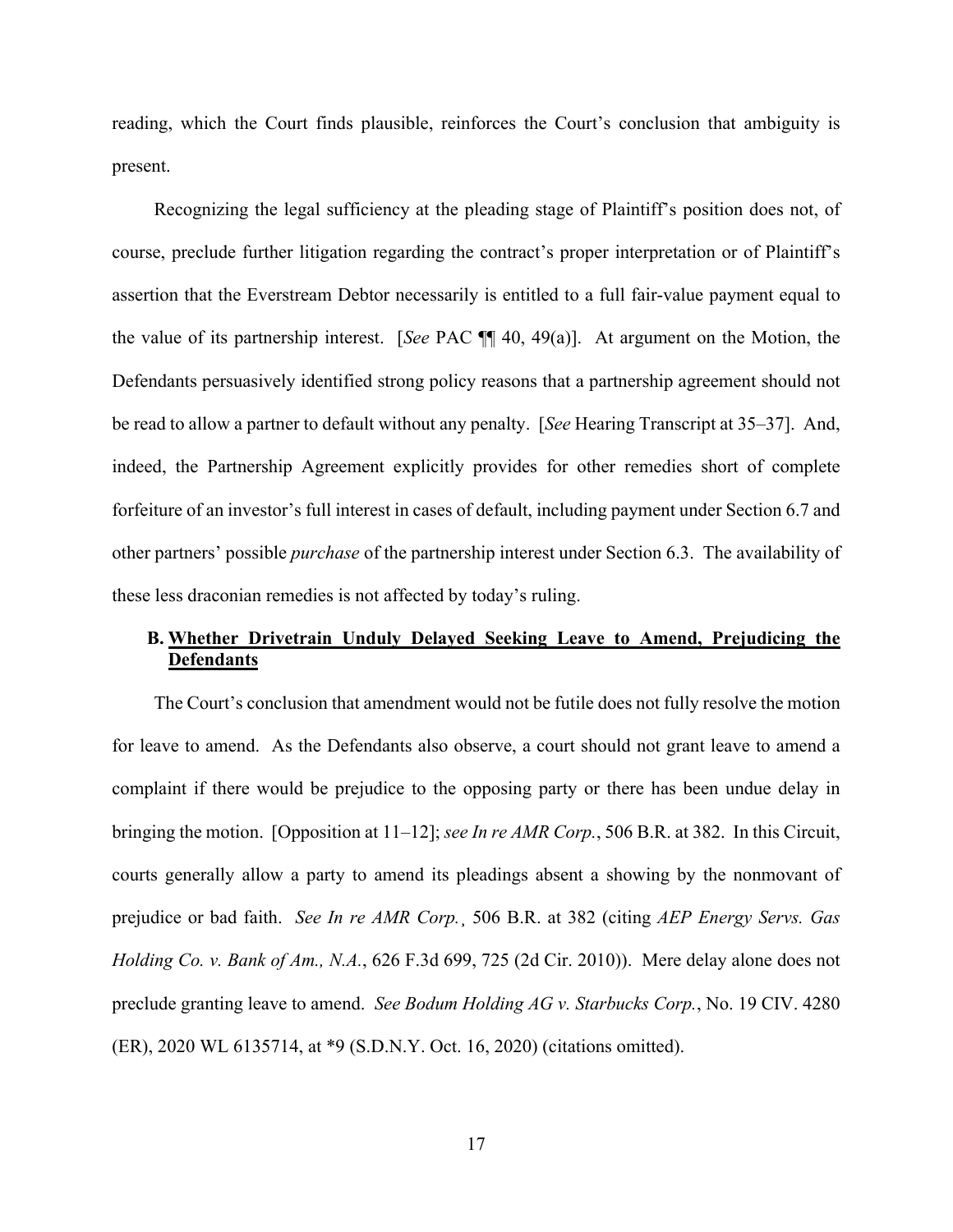"Although *some* explanation must be provided to excuse a delay" in amending a pleading, even "vague or 'thin' reasons are sufficient, in the absence of prejudice or bad faith." *Duling v. Gristede's Operating Corp.,* 265 F.R.D. 91, 97–8 (S.D.N.Y. 2010) (internal citations omitted). That a party could have moved to amend its complaint earlier than it did is insufficient to establish undue delay. *See Bodum*, 2020 WL 6135714, at \*9. "Similarly, a court will not deny a motion to amend simply because a plaintiff now alleges facts that were previously within its knowledge." *Id.* (citing *Dilworth v. Goldberg*, 914 F. Supp. 2d 433, 460 (S.D.N.Y. 2012) (quotation marks omitted)). Further, that the non-moving party must spend "more time, effort, or money on the litigation—including through additional discovery and motion practice—does not render an amended complaint unduly prejudicial." *Id.* (citing *Agerbrink v. Model Serv. LLC*, 155 F. Supp. 3d 448, 455 (S.D.N.Y. 2016)).

The Defendants urge that Plaintiff unreasonably delayed raising its breach of contract claim to the Defendants' prejudice, and that leave to amend should therefore be denied. [Opposition at 11–12]. Specifically, the Defendants argue, first, that the delay is unwarranted because Drivetrain knew all facts relevant to the breach of contract claim when the Initial Complaint was filed and therefore there is no reason Drivetrain could not have asserted its breach of contract theory in the Initial Complaint. [*Id.* at 12]. Second, the Defendants contend, granting leave to amend would prejudice the Defendants "by requiring them to re-brief their pending motion to dismiss." [*Id*].

Plaintiff responds that the seeming delay resulted from and is justified by (1) this Court's entry of a stay of this litigation, [*see* Bankr. P. No. 16-10992; ECF No. 5390 (May 18, 2018) (the "**Avoidance Action Procedures**")], and (2) the fact that Drivetrain changed attorneys after the case was filed and should not be penalized for the resulting discontinuity. [Reply at 9–10].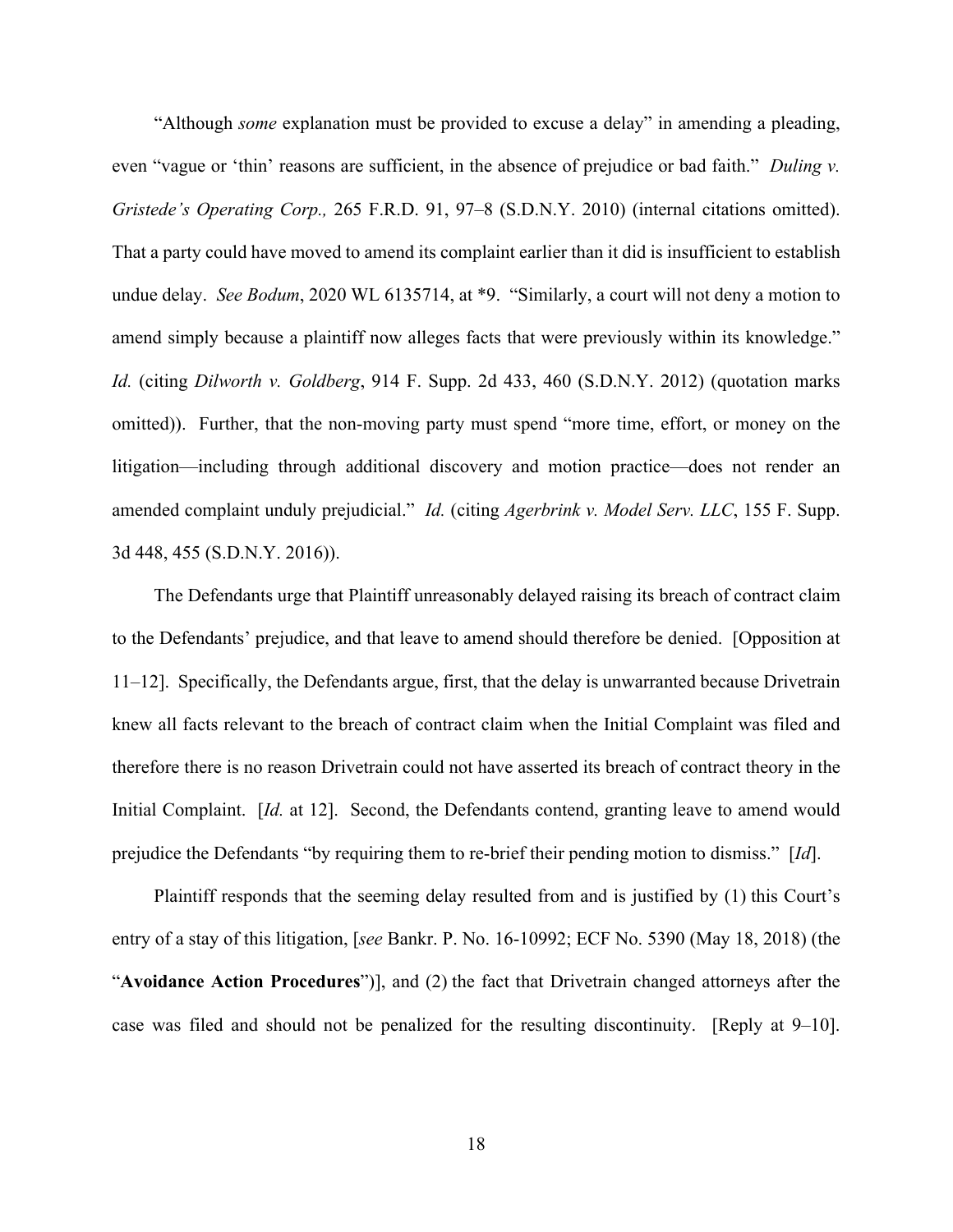Moreover, Plaintiff argues, the prejudice the Defendants assert would result from allowing the amendment does not suffice to warrant dismissal. [Reply at 11].

 The Court concludes that there was not undue delay in bringing the Motion, and that granting leave to amend the Initial Complaint will not unduly prejudice the Defendants. Although the motion for leave to amend was not filed until twenty months after Drivetrain filed its Initial Complaint, this proceeding was stayed for a significant time pursuant to the Avoidance Action Procedures,<sup>9</sup> and briefing on the Defendants' motion to dismiss has been stayed pursuant to a stipulation entered into by the parties on November 19, 2020. [Motion at 2; Opposition at 6]. And, because a motion to dismiss was filed and has remained pending, the case has never progressed to formal discovery. [Motion at 2]. The Defendants do contend that, "[c]ontrary to Plaintiff's contention that 'no discovery has been taken in connection with this action' (Mot[ion] at 2), the Defendants have produced thousands of documents concerning Everstream Debtor's claims in this action." [Opposition at 5]. This appears, however, to refer either to Rule 2004 pre-litigation discovery referenced at oral argument, [*see* Hearing Transcript at 45–46], or to informal exchanges of information in connection with the parties' unsuccessful mediation process, as no answer has been filed and no formal discovery schedule has been approved by the Court. Even accepting the Defendants' assertion that "the parties engaged in a lengthy mediation process *premised entirely on the claims asserted in the original Complaint,*" [*Id.* at 12 (emphasis added)], it appears that whatever information has been exchanged can be considered as an efficient course of formal discovery is crafted to permit the case's adjudication now that mediation has failed.

<sup>&</sup>lt;sup>9</sup> The Avoidance Action Procedures provide, in relevant part, that "[a]ny Defendant may file a dispositive motion," including those under Rule 12(b)(6), but that, "if such dispositive motion is filed before mediation is concluded, the [SunEdison Litigation] Trust's time to respond to such dispositive motion is extended until 30 days after the filing of a Mediator's Report stating that the mediation has concluded and a settlement has not been reached, or such other time to which the parties mutually agree." [Exhibit  $1, \P$  F].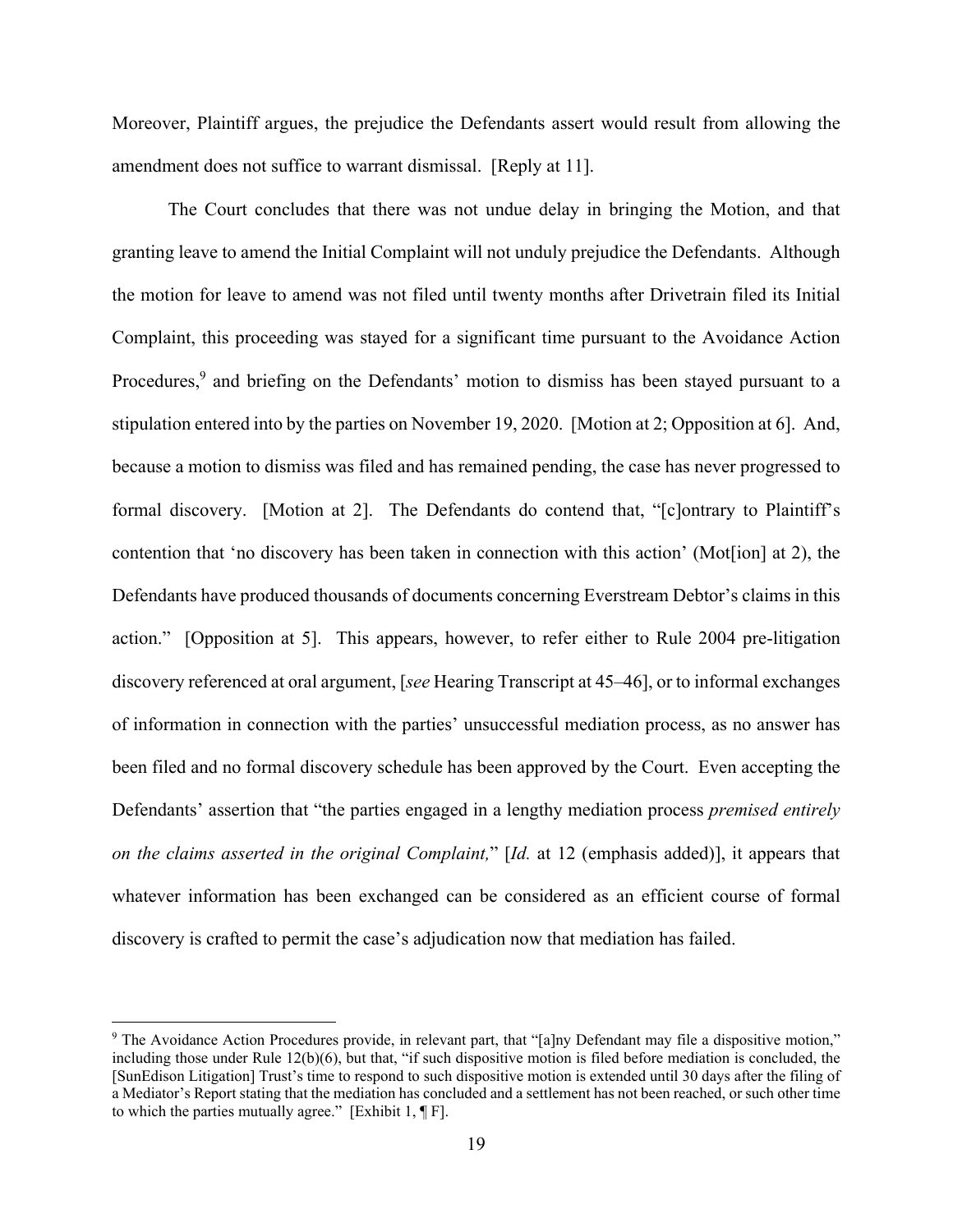The Defendants' asserted prejudice—that they would be required to re-brief their motion to dismiss—is limited as the Defendants can simply file a supplemental memorandum in support of their existing motion to the extent they think appropriate after today's ruling, which is already informed by the parties' briefing and decided under the Rule 12(b)(6) standard. And, in any event, the imposition of that limited additional burden is insufficient under the circumstances to justify denying leave to amend. *See Bodum*, 2020 WL 6135714, at \*9 (the prospect of further expenditure of resources on litigation, including additional discovery and motion practice, does not render an amended complaint unduly prejudicial such that leave to amend should be denied). And the delay, while regrettable, is not excessive in the circumstances,  $10$  has not been shown to result from bad faith or blameworthy conduct of Plaintiff and its counsel, and, in any event, would not alone be sufficient to justify denying leave to amend in the face of a complaint that states a claim that survives review under the Rule 12(b)(6) standard of review.

### **CONCLUSION**

 For the foregoing reasons, the Court grants the Motion. Plaintiff shall settle an order on five business days' notice. The proposed order must be submitted by filing a notice of the proposed order on the Case Management/Electronic Case Filing docket, with a copy of the proposed order attached as an exhibit to the notice. A copy of the notice and proposed order shall also be served upon opposing counsel. The parties are encouraged to attempt to reach agreement on the form of the proposed order. The parties also shall confer regarding an appropriate schedule for next steps

<sup>10</sup> Motions for leave to amend have been granted after far longer than the twenty months at issue here. *See Richardson Greenshields Sec., Inc. v. Lau*, 825 F.2d 647, 653 n.6 (2d Cir. 1987) (collecting cases where courts granted to leave to amend after delays of three years or more). Indeed, complaints can be deemed amended as late as trial. *See* Fed. R. Civ. P. 15(b).